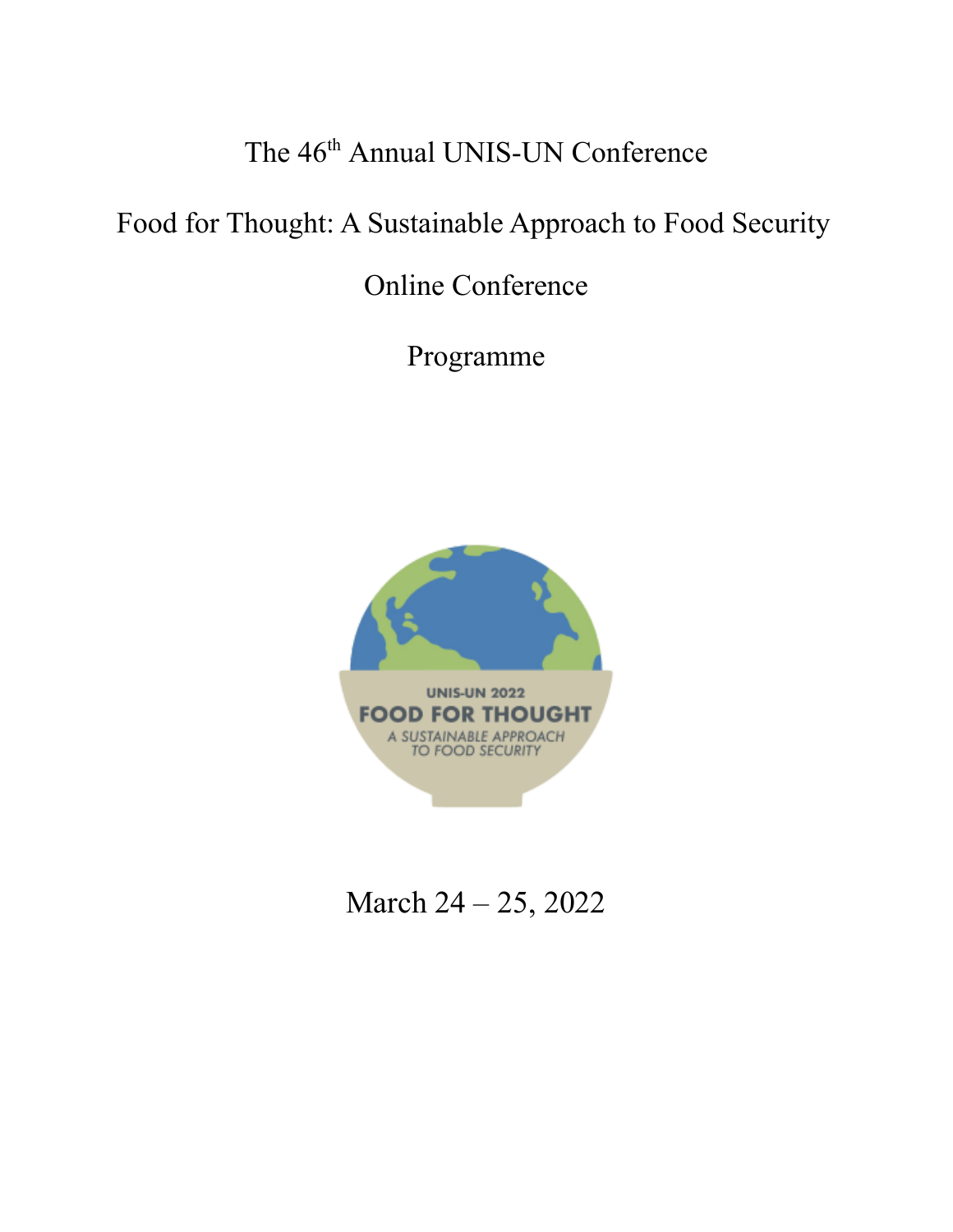### **Thursday, March 24, 2022 Day 1**

9:00 a.m. – 9:20 a.m. Co-Chair Welcome and Conference Overview Eva Lifsec and Jack Hochman

9:20 a.m. – 9:30 a.m. Executive Director Welcome Dr. Dan Brenner PhD

9:30 a.m. - 10:15 a.m. Mr. Seth Goldman, Co-Founder of [Eat the Change](https://eatthechange.com/)™, Co-Founder of [PLNT Burger](https://www.plntburger.com/), Co-founder of Honest Tea and Chair of the board of Beyond Meat (Webinar)

10:15 a.m. - 10:30 a.m. Screening : \$5.00 International Food Videos

10:45 a.m. - 11:10 a.m. Break

#### **Speaker Option #1**

| $11:15$ a.m. $-11:45$ a.m. | Ms. Rebecca Hodge, Adjunct<br>Professor for both Food and<br>Identity and Global Culture<br>Wars courses in Steinhardt at<br>NYU (Webinar) | Mr.Eli Goldman, Individual<br>Giving Officer, City Harvest<br>(Webinar) |
|----------------------------|--------------------------------------------------------------------------------------------------------------------------------------------|-------------------------------------------------------------------------|
| 11:45 a.m. $-12:05$ p.m.   | Q&A                                                                                                                                        | O&A                                                                     |

**Breakout session #1** - For Students and Advisors Only  $12:10$  p.m.  $-1:00$  p.m. Student Workshops

1:00 p.m. – 2:00 p.m. Debate

**Breakout session #2** – For Students and Advisors Only 2:00 p.m. - 3:00 p.m. Debate

3:00 p.m. – 4:00 p.m. Student Workshops

6:45 p.m. - 7:30 p.m. Ms. Esther Penunia, Secretary General of the Asian Farmers'Association for Sustainable Rural Development (AFA) (Webinar)

7:30 p.m. - 7:45 p.m. Break

**Breakout session #3** – For Students and Advisors Only 7:45 p.m. - 8:30 p.m. Student Workshops

8:35 p.m. – 9:35 p.m. Debate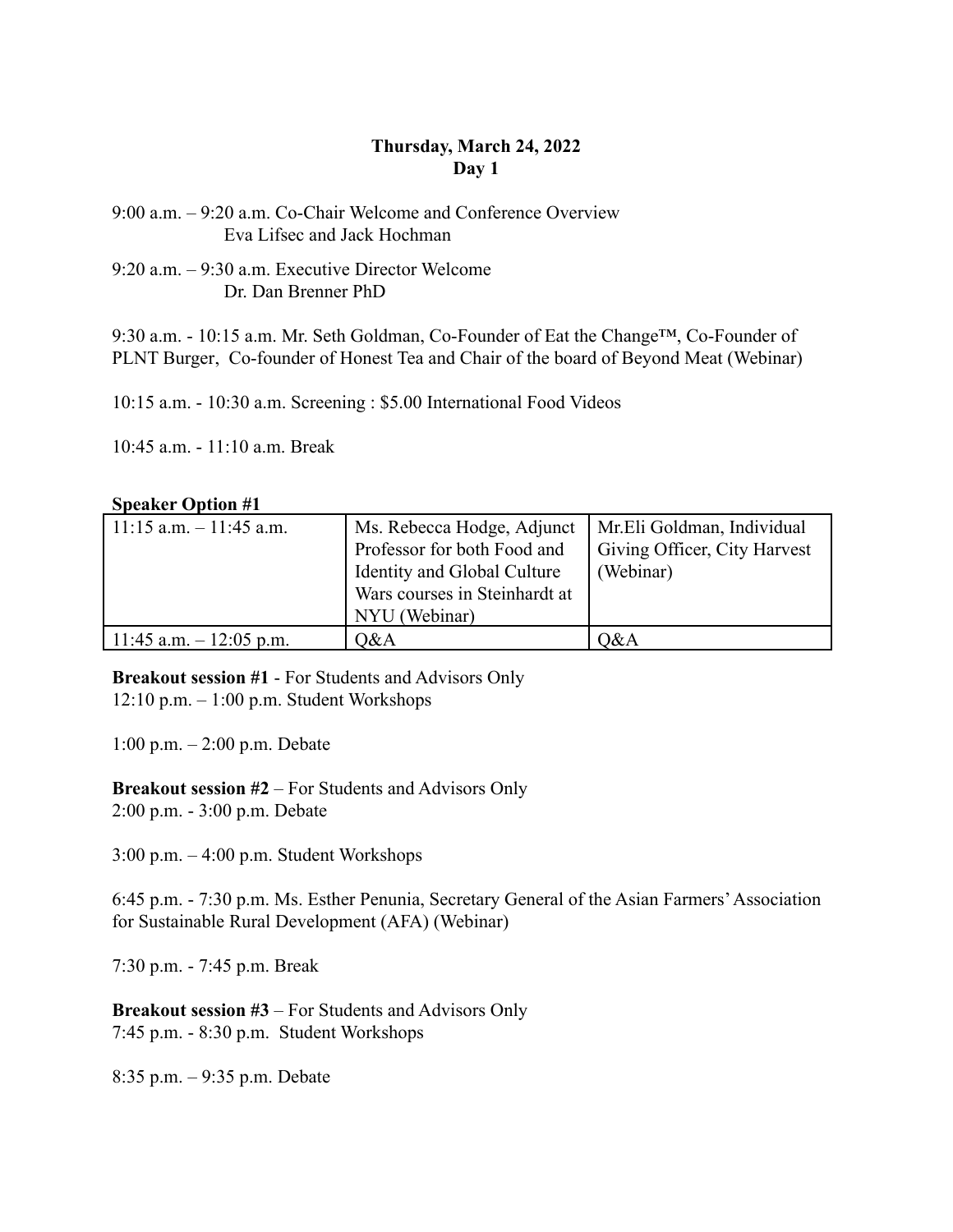### **Friday, March 25, 2022 Day 2**

8:15 a.m. – 8:25 a.m. Welcome Remarks for Day 2

8:30 a.m. – 9:15 a.m. Ms. Abby Maxman, President and CEO of Oxfam America (Webinar)

9:15 a.m. – 9:40 a.m. Virtual Cultural Showcase

9:40 a.m. - 10:10 a.m. Break

10:15 a.m. – 11:00 a.m. Ms. Mary Ellen McGroarty, Representative & Country Director at World Food Programme Afghanistan

11:00 a.m. - 11:10 a.m. Break

#### **Speaker Option #3**

| $11:15$ a.m. $-11:45$ a.m. | Ms. Susan Bratton, CEO of<br>Savor Health | Mr. Oscar Ekponimo,<br>Founder and CEO of<br><b>Chowberry</b> |
|----------------------------|-------------------------------------------|---------------------------------------------------------------|
| 11:45 a.m. $-$ 12:05 p.m.  | 0&A                                       | O&A                                                           |

**Breakout session #4** – For Students and Advisors Only 12:10 p.m. – 1:00 p.m. Student Workshops

1:00 p.m. – 2:00 p.m. Debate

**Breakout session #5** – For Students and Advisors Only 2:00 p.m. – 3:00 p.m. Debate

3:00 p.m. – 4:00 p.m.Student Workshops

6:40 p.m. - 7:30 p.m. Debate

**Breakout session #3** – For Students and Advisors Only 7:45 p.m. - 8:30 p.m. Student Workshops

8:35 p.m. – 9:35 p.m. Mai Thin Yu Mon, Human Rights Activist, member of the UN Global Indigenous Youth Caucus (GIYC) and member of the SC of the Indigenous Peoples' Forum at IFAD (Webinar)

9:35 p.m. Closing Remarks - Eva Lifsec and Jack Hochman